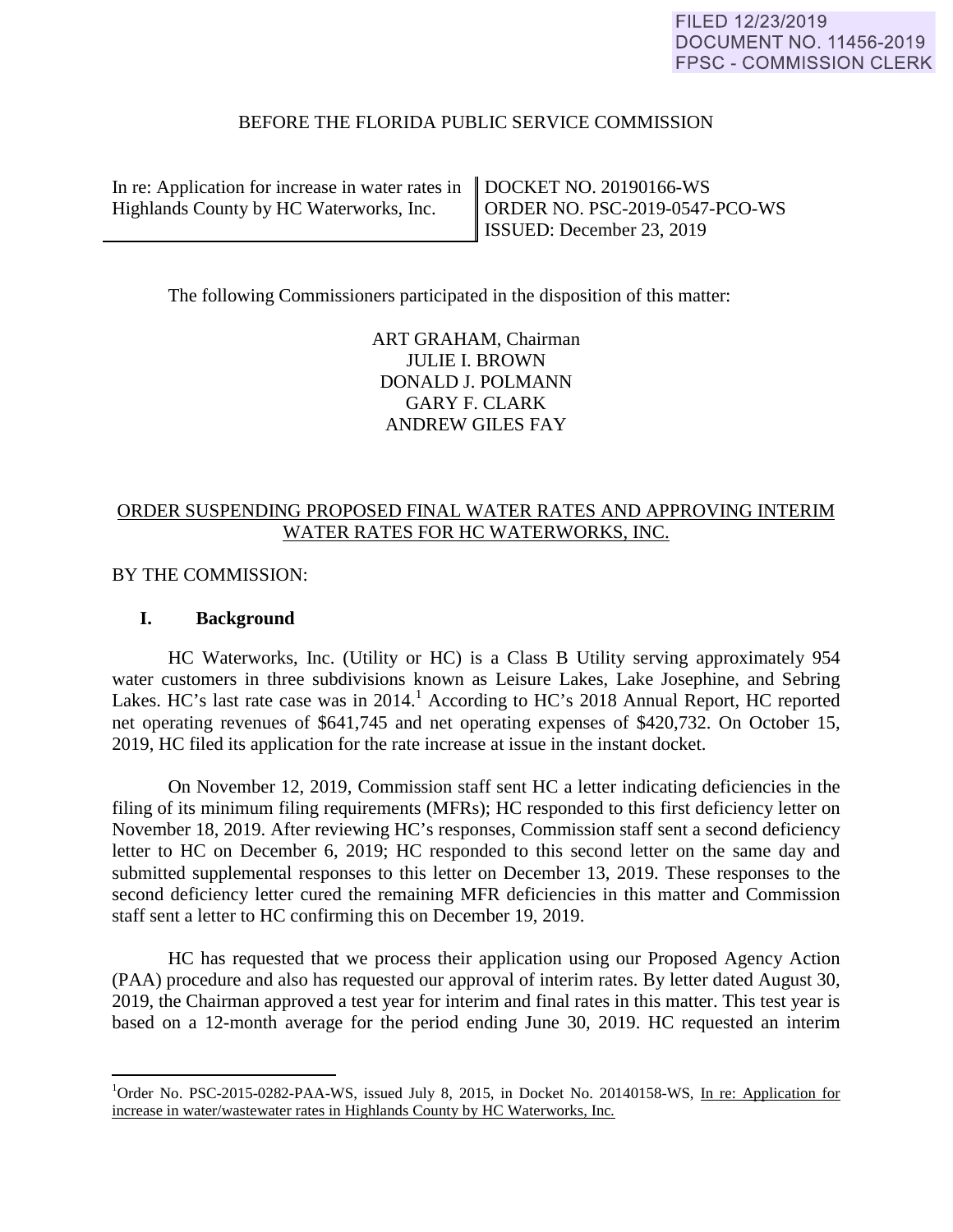revenue increase of \$137,384 (24.11 percent) and a final revenue increase of \$175,171 (30.75 percent).

 The 60-day statutory deadline for us to suspend HC's requested final rates and approve interim rates is December 16, 2019. This Order addresses the suspension of HC's requested final rates and approval of its requested interim rates. We have jurisdiction in this matter pursuant to Sections 367.081 and 367.082, Florida Statutes (F.S.).

## **II. Decision**

#### **A. Suspension of Final Water Rates**

 Section 367.081(6), F.S., provides that we may, for good cause, withhold our consent to the implementation of requested rates within 60 days after the date a utility files a rate request. Further, Section 367.081(10), F.S., permits the proposed rates to go into effect (secured and subject to refund) at the expiration of five months from the official date of filing if: (1) we have not acted upon the requested rate increase; or (2) our action is protested by a party other than the requesting utility.

 We have reviewed HC's filing and have considered the information that HC filed in support of the rate application and the proposed final rates. We find that further investigation of this information, including on-site reviews, is needed. Commission staff has initiated an audit of HC's books and records and this audit is tentatively due on January 20, 2020. In addition, Commission staff sent its first data request to HC on November 21, 2019, which HC responded to on December 5, 2019. Based on the foregoing, we find it appropriate to suspend HC's proposed final water rates at this time.

## **B. Approval of interim revenue increase**

On October 15, 2019, HC filed its rate base, cost of capital, and operating statements in support of its requested interim increase in rates. Pursuant to Section 367.082(1), F.S., HC must demonstrate that it is earning outside the range of reasonableness on its rate of return in order to establish a prima facie entitlement for interim relief. Pursuant to Section 367.082(2)(a), F.S., in a proceeding for an interim increase in rates, we must authorize, within 60 days of the filing for such relief, the collection of rates sufficient to earn the minimum of the range of rate of return. Based on HC's filing and the our adjustments below, we find that HC has demonstrated a prima facie entitlement in accordance with Section 367.082(1), F.S., and we authorize HC to collect annual revenues as follows:

|       | <b>Adjusted Test</b><br><b>Year Revenues</b> | \$ Increase | Revenue<br>Requirement | % Increase |
|-------|----------------------------------------------|-------------|------------------------|------------|
| Water | \$569,711                                    | \$66,364    | \$636,075              | 11.65%     |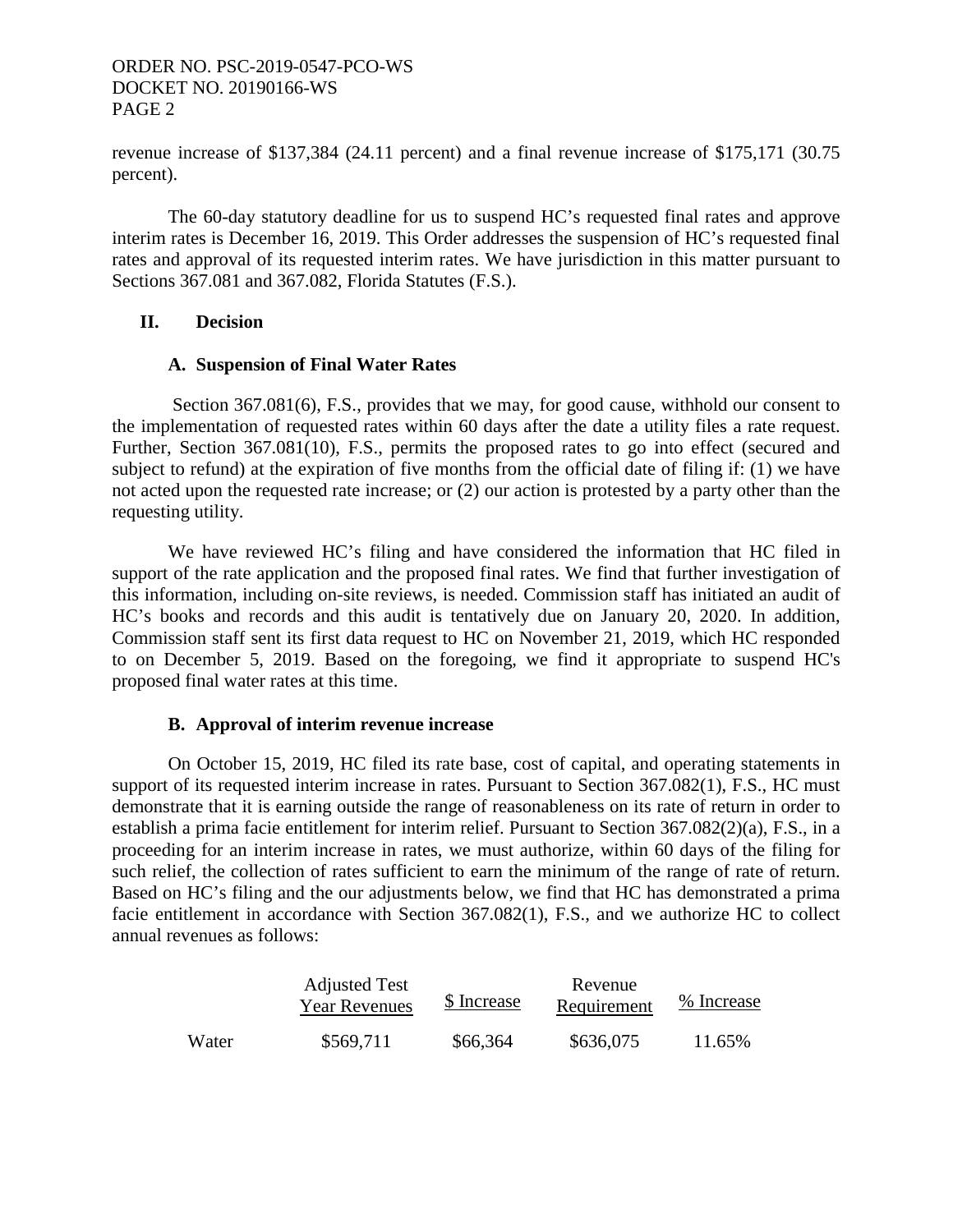Pursuant to Section 367.082(5)(b)1., F.S., the achieved rate of return for interim purposes must be calculated by applying adjustments consistent with adjustments made in HC's most recent rate proceeding and annualizing any rate changes. We have reviewed HC's interim request, as well as our order from HC's most recent rate proceeding, and find that adjustments are necessary as discussed below. The accounting schedules attached to this order demonstrate the rate base, capital structure, and test year operating income amounts we approve herein for interim purposes. Rate base is labeled as Schedule No. 1-A, with the adjustments shown on Schedule No. 1-B. Capital structure is labeled as Schedule No. 2. Operating income is labeled as Schedule No. 3-A, with the adjustments shown on Schedule No. 3-B.

#### **1. Rate Base**

 $\overline{a}$ 

 Pursuant to Section 367.082, F.S., the method used to calculate Used and Useful (U&U) in HC's last rate case must be used for interim purposes. In Order No. PSC-2015-0282-PAA-WS, we found that HC's system of water treatment plants, on a consolidated basis, was 89.9 percent U&U.<sup>2</sup> Additionally, we found HC's storage to be 100 percent U&U, and the consolidated water distribution systems were found to be 95.3 percent U&U. Based on a review of the prior order and HC's filing in this case, we find that the water treatment plant is 89.9 percent U&U, its storage is 100 percent U&U, and its water distribution system is 95.3 percent U&U.

 In its filing, HC made a non-U&U adjustment of \$166,262 to reduce plant in service and a \$54,927 reduction to accumulated depreciation; this resulted in a net reduction of \$111,335 to rate base. We find that a further adjustment is needed to increase the non-U&U adjustment to rate base by \$82,185. In addition, we also find that a corresponding adjustment is needed to further decrease depreciation expense and property tax expense by \$4,480 and \$1,564, respectively.

 Pursuant to Rule 25-30.433(5), Florida Administrative Code (F.A.C.), the averaging method we use to calculate rate base and cost of capital in a rate case proceeding is the beginning and end-of-year average for Class B utilities. HC's interim filing reflected the accumulated depreciation balance from the beginning of the test year. We find increase of \$83,822 to accumulated depreciation to reflect the average balance to be appropriate. Additionally, corresponding MFR Schedule A-9 reflected an accumulated depreciation balance of \$7,640 for transportation equipment. However, the corresponding plant account had a zero balance. The same plant account also reflected depreciation expense of \$1,389 in the test year. Upon further review of the Final Order from HC's last rate case, this account was brought to a zero balance to remove negative depreciation. Since there have been no plant additions since that case, we approve a decrease in accumulated depreciation of \$7,640 and a corresponding decrease to depreciation expense of \$1,389. In total, we approve a net increase to accumulated depreciation of \$76,182 (\$83,822 - \$7,640).

<sup>&</sup>lt;sup>2</sup>Order No. PSC-2015-0282-PAA-WS, issued July 8, 2015, in Docket No. 20140158-WS, In re: Application for increase in water/wastewater rates in Highlands County by HC Waterworks, Inc.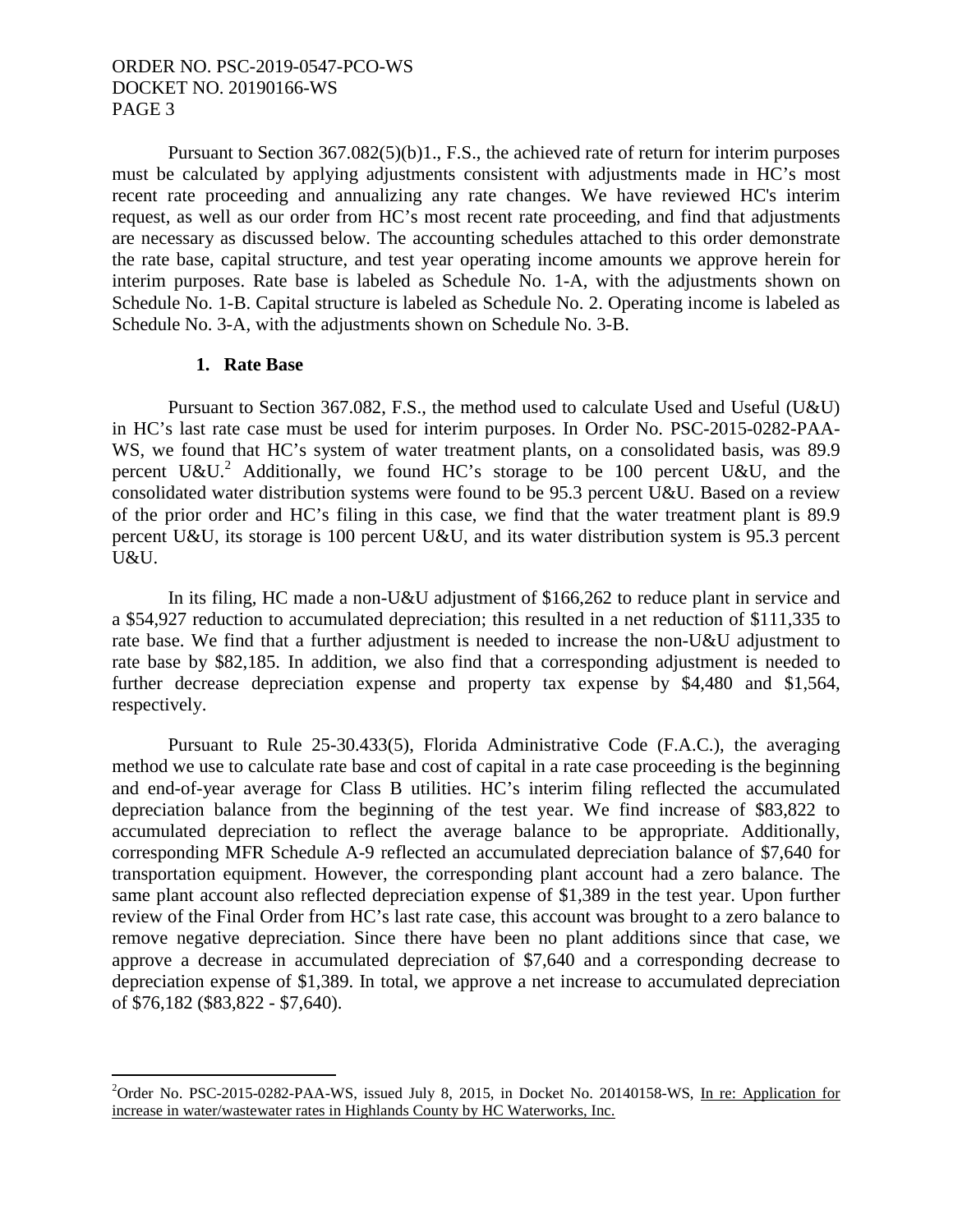On interim MFR Schedule G-2, HC reflected a contribution in aid of construction (CIAC) balance of \$904,320. Upon review of corresponding MFR Schedule A-12, we find that this balance does not include \$11,395 of CIAC associated with main extension charges. Therefore, we find an increase of \$11,395 to CIAC is needed to reflect the main extension charge CIAC incorrectly excluded.

 Pursuant to Rule 25-30.433(3), F.A.C., the working capital allowance for Class B utilities shall be calculated using the formula method (one-eighth of operation and maintenance expenses). As a result of these adjustments, we find a \$1,754 decrease of working capital from operation and maintenance (O&M) to be appropriate. This results in a working capital allowance of \$46,545 (\$372,364/8). Based on the above, we approve an interim rate base of \$2,415,696 for HC.

## **2. Cost of Capital**

Pursuant to Section 367.082(2)(a), F.S., in a proceeding for an interim increase in rates, we must authorize, within 60 days of the filing of such relief, the collection of rates sufficient to earn the minimum of the range of return calculated in accordance with 367.082(5)(b)2, F.S. Based on the above, we find that the interim return on equity for HC shall be lowered from 9.67 percent to 8.52 percent, consistent with Order No. PSC-2015-0282-PAA-WS.<sup>3</sup>

 Pursuant to Rule 25-30.433(5), F.A.C., the averaging method we use to calculate rate base and cost of capital in a rate case proceeding for Class B utilities is the beginning and end-ofyear average. In its filing, HC used a 13-month average to calculate customer deposits. As a result, we decreased customer deposits by \$4,316 to reflect the beginning and end-of-year average.

 Based on the above, we find that the overall cost of capital shall be reduced from 7.39 percent to 6.83 percent.

#### **3. Net Operating Income**

 $\overline{a}$ 

 In order to attain the appropriate amount of interim test year operation revenues, we have removed HC's requested interim revenue increase of \$137,384. We have also reduced regulatory assessment fees (RAFs) by \$15,547 to reflect the removal of HC's requested revenue increase. Based on the above, we find that the appropriate test year operating income, before any revenue increase shall be \$101,608.

 On interim MFR Schedule G-4, HC reflected an O&M expense in the amount of \$386,388. Upon review of corresponding MFR Schedules B-1 and B-3, we find that this total included adjustments to the test year amount. We also reviewed these adjustments and find that the pro forma adjustments made to increase chemical expense by \$3,473 and purchased power expense by \$7,262 shall be removed, as interim does not allow for pro forma adjustments.

<sup>&</sup>lt;sup>3</sup>Order No. PSC-2015-0282-PAA-WS, issued July 8, 2015, In Docket No. 140158-WS, In re: Application for increase in water/wastewater rates in Highlands County by HC Waterworks, Inc.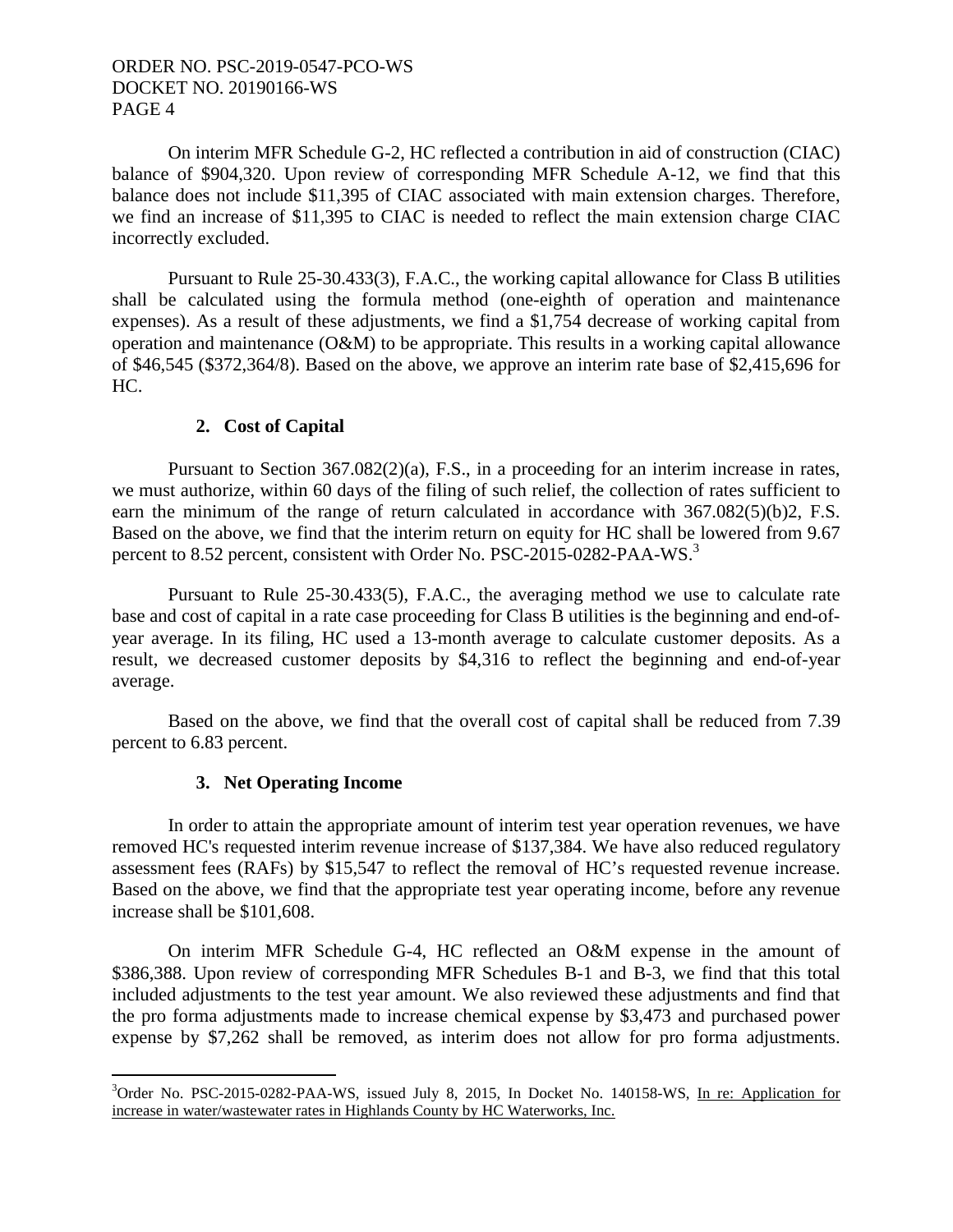Additionally, we also find that \$1,486 of rate case expense corresponding to the current rate case shall be removed. Therefore, we find that the total decrease to O&M shall be \$12,221 (\$3,473 +  $$7,262 + $1,486$ .

 Rule 25-30.4325(1)(e), F.A.C., describes excessive unaccounted water as unaccounted for water in excess of 10 percent of the amount produced. Based on its MFRs, HC listed that in the test year 53,224,000 gallons were pumped, 33,693,000 gallons were sold, and 12,944,919 gallons were used for other uses, on a consolidated basis. HC calculated that 6,586,081 gallons, or 12.4 percent, of the water was unaccounted for. This results in 2.4 percent of excessive unaccounted water (EUW). We have applied this EUW percentage to decrease HC's purchased power expense by \$959 (2.4 percent x \$39,975) and chemical expense by \$844 (2.4 percent x \$35,152). Thus, due to EUW, we have reduced HC's requested O&M expense by \$1,803.

 On interim MFR Schedule G-4, HC reflected a depreciation expense of \$134,552. Upon review of corresponding MFR Schedule B-13, we find that the total amount included \$11,449 of depreciation expense associated with pro forma items. As a result, we find a decrease to depreciation expense of \$11,449 to be appropriate.

# **4. Revenue Requirement**

 Based on the above adjustments, we approve a revenue requirement of \$636,075. This represents an interim increase in annual revenues of \$66,364 (or 11.65 percent). This increase will allow HC the opportunity to recover its operating expenses and earn 6.83 percent return on its rate base.

## **C. Appropriate interim water rates**

We find that appropriate interim service rates for HC would be designed to allow HC the opportunity to generate annual operating revenues of \$636,075 for water. Before removal of miscellaneous revenues, this would result in an increase of \$66,364 (11.65 percent). To determine the appropriate increase to apply to the service rates, miscellaneous revenues would be removed from the test year revenues. The calculation is as follows in the table below:

|   | Approved Percentage Service Rate Increase for HC Waterworks |           |
|---|-------------------------------------------------------------|-----------|
|   |                                                             | Water     |
|   | <b>Total Test Year Revenues</b>                             | \$569,711 |
|   | Less: Miscellaneous Revenues                                | \$10,237  |
|   | <b>Test Year Revenues from Service Rates</b>                | \$559,474 |
|   | Revenue Increase                                            | \$66,364  |
| 5 | Percentage Service Rate Increase (Line 4/Line 3)            | 11.86%    |

# **Approved Percentage Service Rate Increase for HC Waterworks**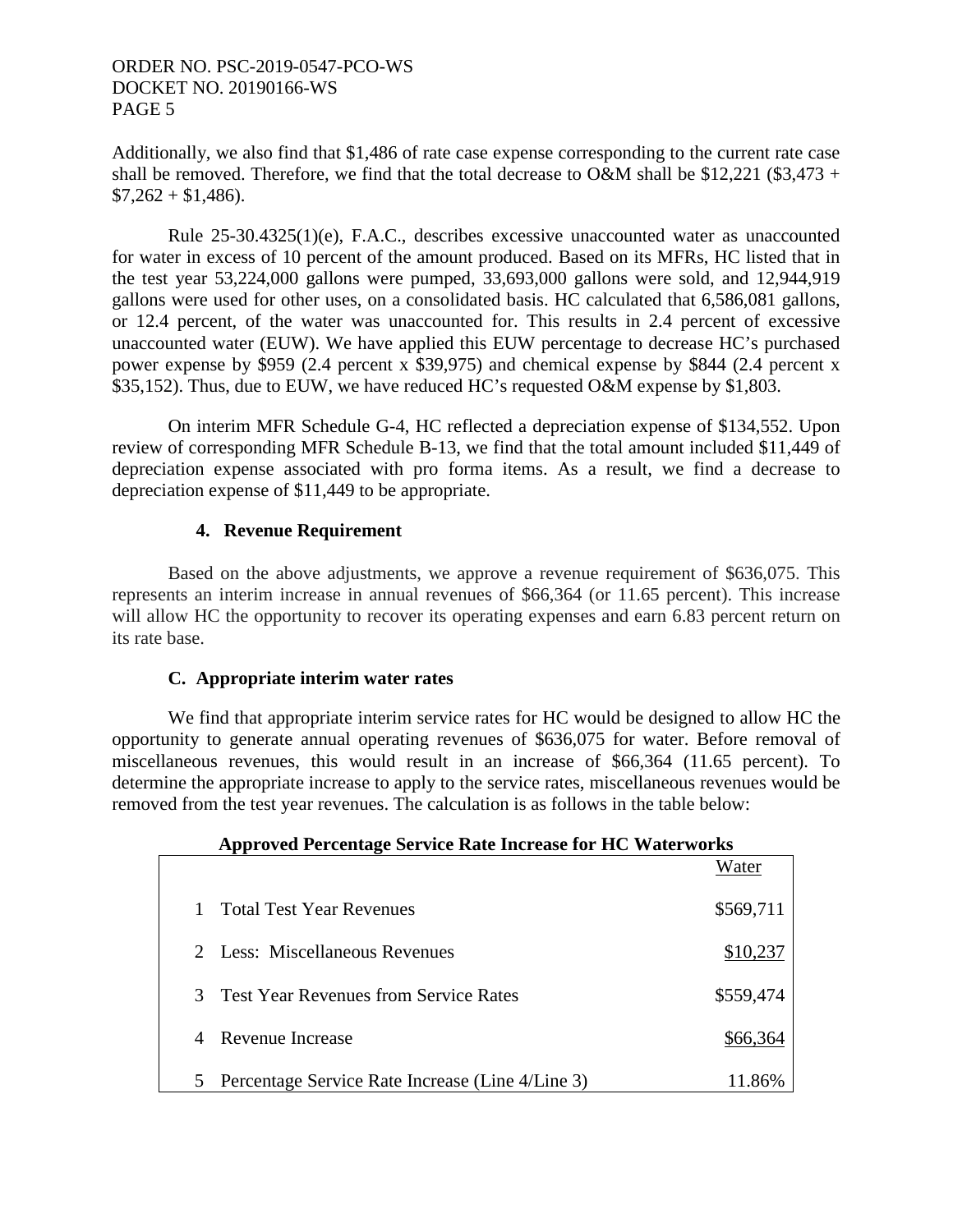The interim rate increase of 11.86 percent for water shall be applied as an across-theboard increase to the existing service rates. The rates, as shown on Schedule No. 4 shall be effective for service rendered on or after the stamped approval date on the tariff sheets, pursuant to Rule 25-30.475(1), F.A.C. HC shall file revised tariff sheets and a proposed customer notice to reflect the rates we have approved. In addition, the approved rates may not be implemented until the required security has been filed, Commission staff has approved the proposed customer notice, and the notice has been received by the customers. HC shall provide proof of the date notice was given to customers within 10 days of the date of the notice.

## **D. Appropriate security to guarantee the interim increase**

Pursuant to Section 367.082, F.S., revenues collected under interim rates shall be placed under bond, escrow, letter of credit, or a corporate undertaking subject to refund with interest at a rate we have ordered. As we found above, the approved total annual interim revenue increase is \$66,364. We have calculated the potential refund of revenues and interest collected under interim conditions in accordance with Rule 25-30.360, F.A.C., and we determine the appropriate amount to be \$44,511. This amount is based on an estimated eleven months of revenue being collected from HC's approved interim rates over its current authorized rates.

 HC's owner/president provided the most recent three years of his personal financial net worth. We have reviewed the confidential personal financial information provided by the owner/president<sup>4</sup> and find that in this circumstance the owner/president has demonstrated the financial ability and wherewithal to guarantee the interim refund in this rate increase, if necessary. Further, the owner/president provided a personal guarantee in the amount of \$44,511, in this docket. $5$ 

 Pursuant to Rule 25-30.360(6), F.A.C., HC shall provide a report by the 20th day of each month indicating the monthly and total revenue collected subject to refund. If we subsequently require HC to issue such a refund, the refund must be with interest and undertaken in accordance with Rule 25-30.360, F.A.C. Under no circumstances shall maintenance and administrative costs associated with any refund be borne by the customers. Such costs are the responsibility of, and must be borne by, HC.

 Accordingly, the appropriate security to guarantee the funds collected subject to refund is a corporate undertaking.

Based on the foregoing, it is

 ORDERED by the Florida Public Service Commission that HC Waterworks, Inc.'s proposed final water rates are suspended. It is further

 $\overline{a}$ 

<sup>4</sup> Document No. 10882-2019.

<sup>5</sup> Document No. 10817-2019.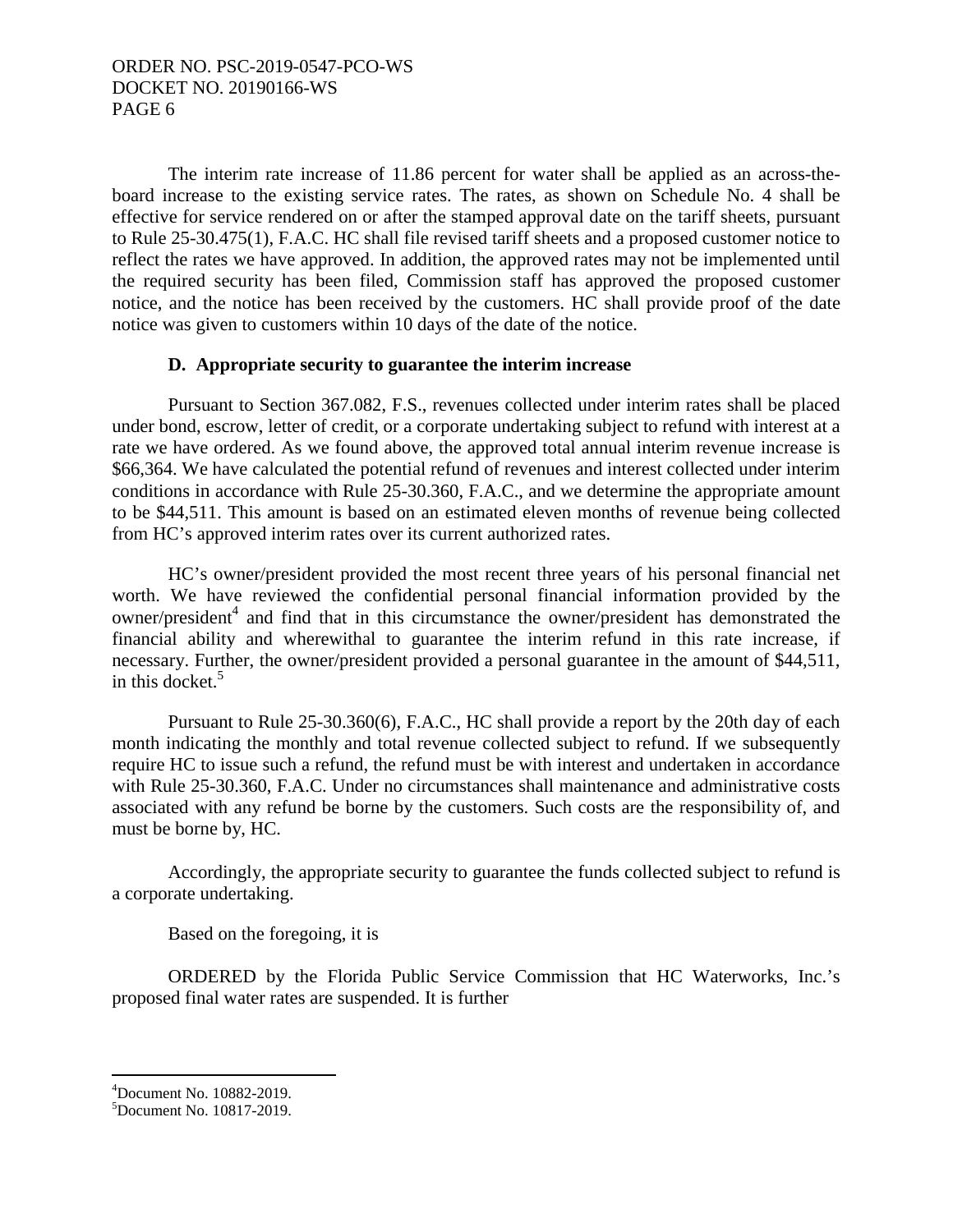ORDERED that HC is authorized to collect annual revenues on an interim basis as indicated in this Order. It is further

ORDERED that the approved interim rate increase of 11.86 percent for water shall be applied as an across-the-board increase to the existing service rates. The rates, as shown on Schedule No. 4, shall be effective for service rendered on or after the stamped approval date on the tariff sheets pursuant to Rule 25-30.475(1), F.A.C. HC shall file revised tariff sheets and a proposed customer notice to reflect the rates we have approved. In addition, HC may not implement the approved rate until the required security has been filed, Commission staff has approved the proposed customer notice, and the notice has been received by the customers. HC shall provide proof of the date notice was given to customers within 10 days of the date of the notice. It is further

ORDERED that appropriate security to guarantee the funds collected subject to refund is a corporate undertaking. It is further

ORDERED that this docket shall remain open pending our PAA decision on HC's requested rate increase.

By ORDER of the Florida Public Service Commission this 23rd day of December, 2019.

ADAMY TEITYMAN

Commission Clerk Florida Public Service Commission 2540 Shumard Oak Boulevard Tallahassee, Florida 32399 (850) 413-6770 www.floridapsc.com

Copies furnished: A copy of this document is provided to the parties of record at the time of issuance and, if applicable, interested persons.

KMS

#### NOTICE OF FURTHER PROCEEDINGS OR JUDICIAL REVIEW

The Florida Public Service Commission is required by Section 120.569(1), Florida Statutes, to notify parties of any administrative hearing or judicial review of Commission orders that is available under Sections 120.57 or 120.68, Florida Statutes, as well as the procedures and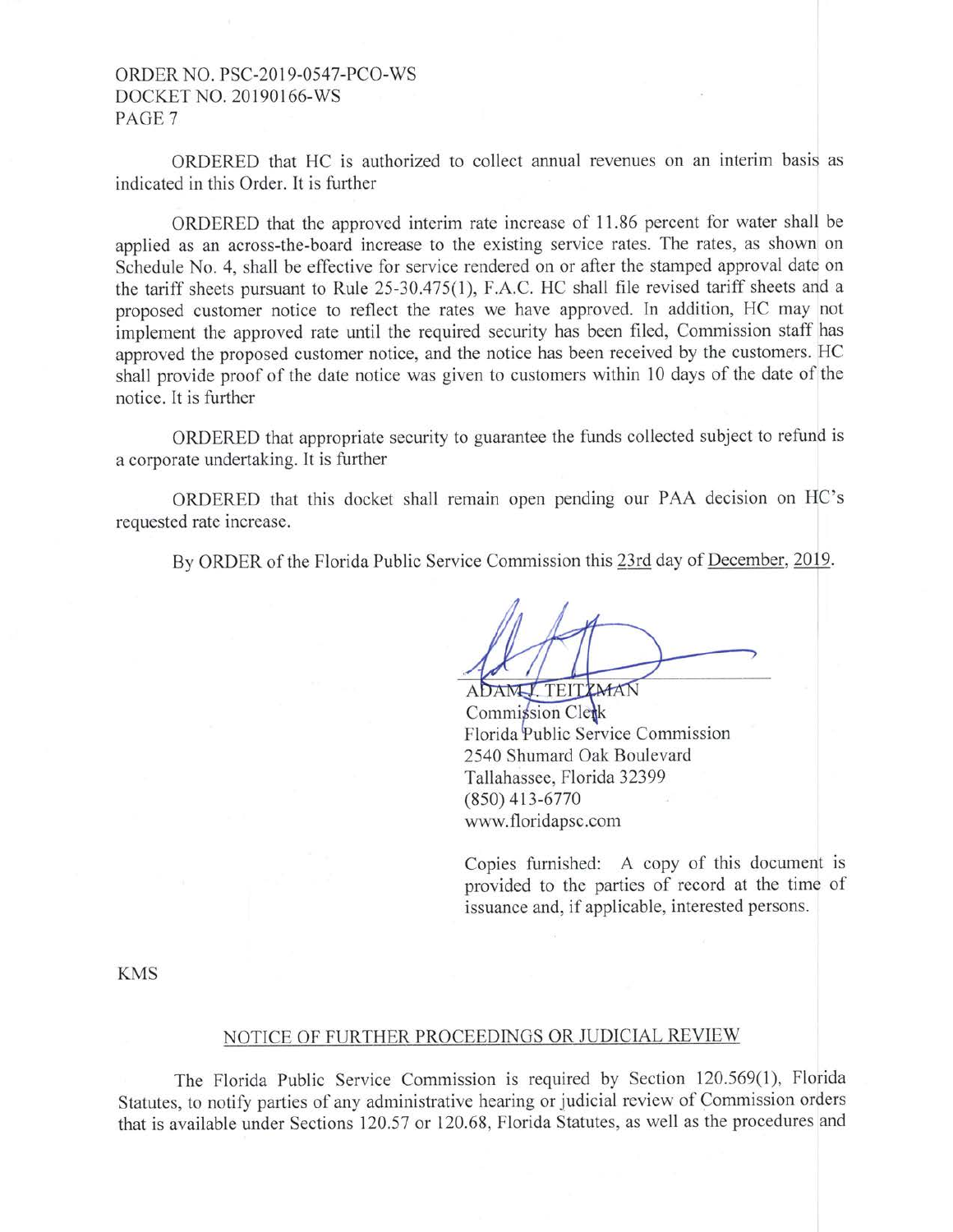time limits that apply. This notice should not be construed to mean all requests for an administrative hearing or judicial review will be granted or result in the relief sought.

 Mediation may be available on a case-by-case basis. If mediation is conducted, it does not affect a substantially interested person's right to a hearing.

 Any party adversely affected by the portion of this order suspending proposed final rates, which is preliminary, procedural or intermediate in nature, may request: (1) reconsideration within 10 days pursuant to Rule 25-22.0376, Florida Administrative Code; or (2) judicial review by the Florida Supreme Court, in the case of an electric, gas or telephone utility, or the First District Court of Appeal, in the case of a water or wastewater utility. A motion for reconsideration shall be filed with the Office of Commission Clerk, in the form prescribed by Rule 25-22.0376, Florida Administrative Code. Judicial review of a preliminary, procedural or intermediate ruling or order is available if review of the final action will not provide an adequate remedy. Such review may be requested from the appropriate court, as described above, pursuant to Rule 9.100, Florida Rules of Appellate Procedure.

 Any party adversely affected by the portion of this order approving and setting interim rates, which is non-final in nature, may request (1) reconsideration within 10 days pursuant to Rule 25-22.0376, Florida Administrative Code, or (2) judicial review by the Florida Supreme Court, in the case of an electric, gas or telephone utility, or the First District Court of Appeal, in the case of a water or wastewater utility. A motion for reconsideration shall be filed with the Office of Commission Clerk, in the form prescribed by Rule 25-22.0376, Florida Administrative Code. Citizens of the State of Florida v. Mayo, 316 So.2d 262 (Fla. 1975), states that an order on interim rates is not final or reviewable until a final order is issued. Such review may be requested from the appropriate court, as described above, pursuant to Rule 9.100, Florida Rules of Appellate Procedure.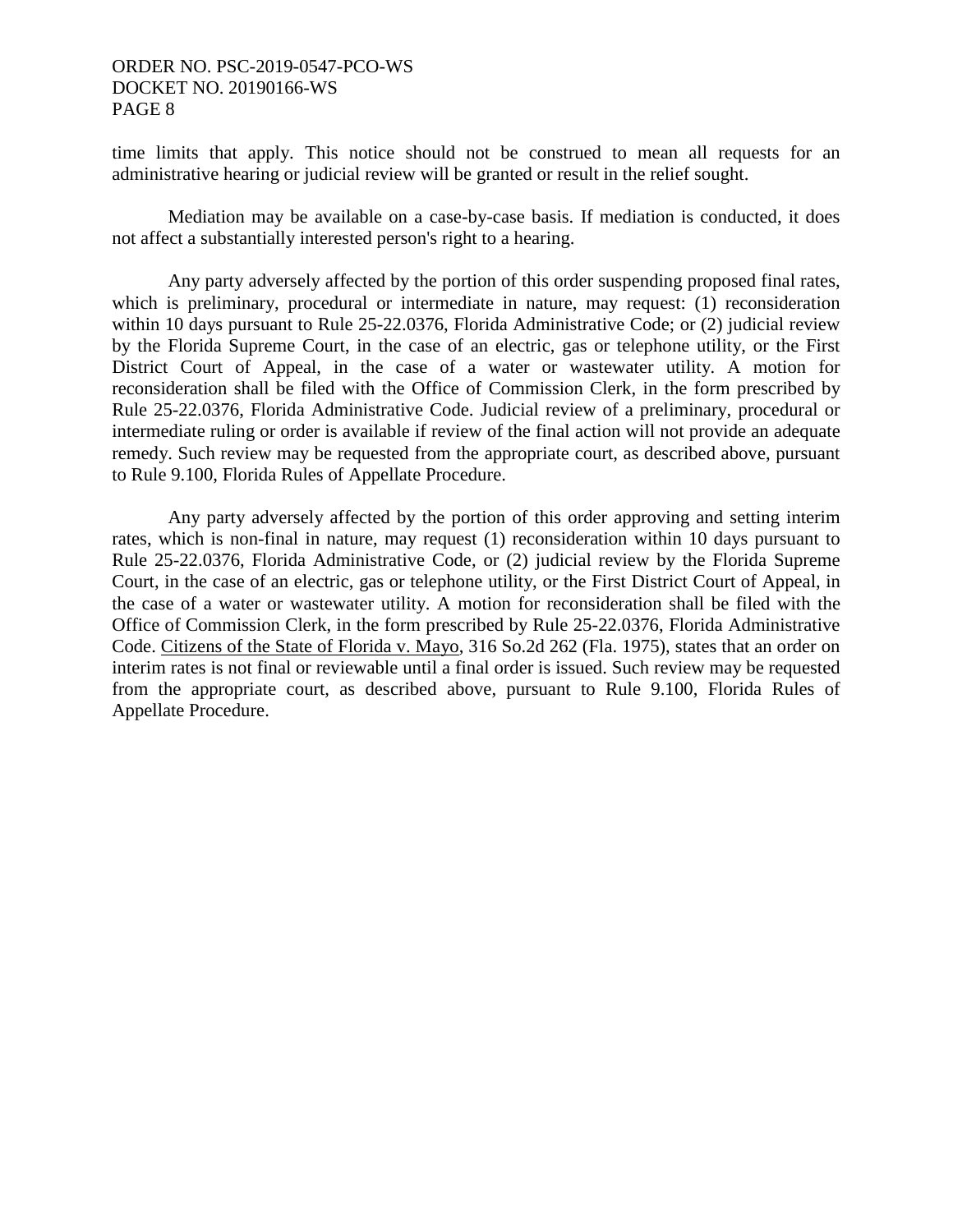Ē.

|                | HC Waterworks, Inc.<br><b>Schedule of Water Rate Base</b><br>Test Year Ended 6/30/2019 |                                           |                                    |                                                           | <b>Schedule No. 1-A</b><br>Docket No. 20190166-WS |                                                           |
|----------------|----------------------------------------------------------------------------------------|-------------------------------------------|------------------------------------|-----------------------------------------------------------|---------------------------------------------------|-----------------------------------------------------------|
|                | <b>Description</b>                                                                     | <b>Test Year</b><br>Per<br><b>Utility</b> | <b>Utility</b><br>Adjust-<br>ments | <b>Adjusted</b><br><b>Test Year</b><br><b>Per Utility</b> | <b>Commission</b><br>Adjust-<br>ments             | <b>Commission-</b><br><b>Adjusted</b><br><b>Test Year</b> |
| 1              | Plant in Service                                                                       | \$4,654,511                               | \$0                                | \$4,654,511                                               | \$0                                               | \$4,654,511                                               |
| 2              | Land and Land Rights                                                                   | 25,450                                    | $\boldsymbol{0}$                   | 25,450                                                    | $\mathbf{0}$                                      | 25,450                                                    |
| 3              | Non-used and Useful Components                                                         | $\mathbf{0}$                              | (111, 335)                         | (111, 335)                                                | (82, 185)                                         | (193, 520)                                                |
| $\overline{4}$ | <b>Accumulated Depreciation</b>                                                        | (1,274,455)                               | $\mathbf{0}$                       | (1,274,455)                                               | (76, 182)                                         | (1,350,637)                                               |
| 5              | <b>CIAC</b>                                                                            | (904, 320)                                | $\boldsymbol{0}$                   | (904, 320)                                                | (11, 395)                                         | (915, 715)                                                |
| 6              | Amortization of CIAC                                                                   | 623,602                                   | $\boldsymbol{0}$                   | 623,602                                                   | $\boldsymbol{0}$                                  | 623,602                                                   |
| $\tau$         | <b>Acquisition Adjustment</b>                                                          | (809, 041)                                | $\boldsymbol{0}$                   | (809, 041)                                                | $\mathbf{0}$                                      | (809, 041)                                                |
| 8              | Accum. Amort. of Acquisition Adjustment                                                | 334,500                                   | $\mathbf{0}$                       | 334,500                                                   | $\boldsymbol{0}$                                  | 334,500                                                   |
| 9              | Working Capital Allowance                                                              | 48,299                                    | $\overline{0}$                     | 48,299                                                    | (1,754)                                           | 46,545                                                    |
| 10             | <b>Rate Base</b>                                                                       | \$2,698,546                               | ( \$111, 335)                      | \$2,587,211                                               | (\$171,515)                                       | \$2,415,696                                               |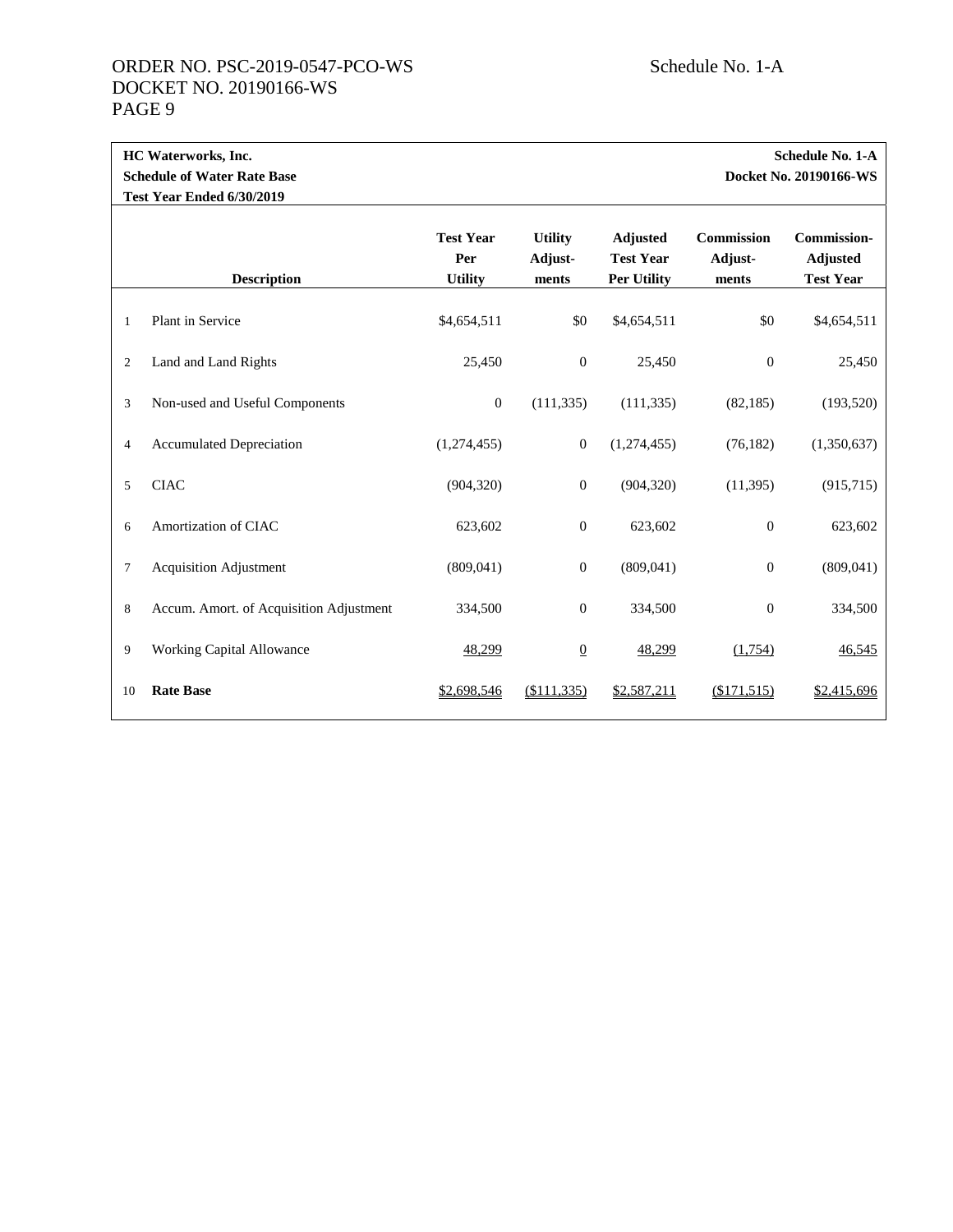|                | HC Waterworks, Inc.<br><b>Adjustments to Rate Base</b><br>Test Year Ended 6/30/2019 | <b>Schedule No. 1-B</b><br>Docket No. 20190166-WS |  |  |  |
|----------------|-------------------------------------------------------------------------------------|---------------------------------------------------|--|--|--|
|                | <b>Explanation</b>                                                                  | Water                                             |  |  |  |
|                | Non-used and Useful                                                                 |                                                   |  |  |  |
|                | To reflect net non-used and useful adjustment.                                      | $($ \$82,185)                                     |  |  |  |
|                | <b>Accumulated Depreciation</b>                                                     |                                                   |  |  |  |
| 1              | To reflect average balance.                                                         | $(\$83,822)$                                      |  |  |  |
| $\mathfrak{D}$ | To make adjustment consistent with last rate case.                                  | 7,640                                             |  |  |  |
|                | Total                                                                               | ( \$76, 182)                                      |  |  |  |
|                | <b>CIAC</b>                                                                         |                                                   |  |  |  |
|                | To add test year CIAC.                                                              | (\$11,395)                                        |  |  |  |
|                | <b>Working Capital</b><br>To reflect $1/8$ O&M.                                     | (\$1.754)                                         |  |  |  |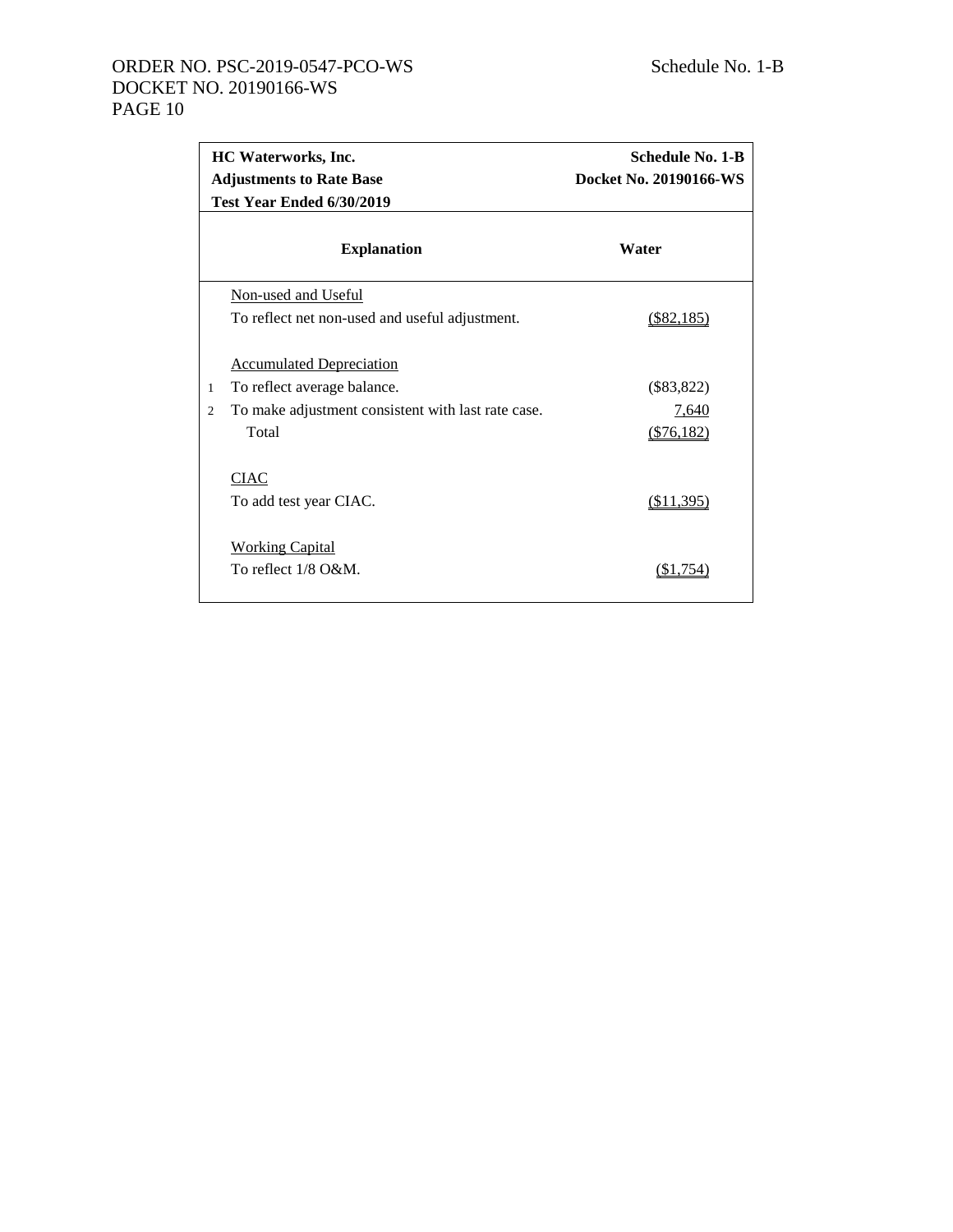|                | <b>HC</b> Waterworks, Inc.              |              |                            |                                    |                    |                              |          |       | <b>Schedule No. 2</b>  |
|----------------|-----------------------------------------|--------------|----------------------------|------------------------------------|--------------------|------------------------------|----------|-------|------------------------|
|                | <b>Capital Structure-Simple Average</b> |              |                            |                                    |                    |                              |          |       | Docket No. 20190166-WS |
|                | Test Year Ended 6/30/2019               | <b>Total</b> | <b>Specific</b><br>Adjust- | <b>Subtotal</b><br><b>Adjusted</b> | Prorata<br>Adjust- | Capital<br><b>Reconciled</b> |          | Cost  | Weighted               |
|                | <b>Description</b>                      | Capital      | ments                      | Capital                            | ments              | to Rate Base                 | Ratio    | Rate  | Cost                   |
|                | <b>Per Utility</b>                      |              |                            |                                    |                    |                              |          |       |                        |
|                | Long-term Debt                          | \$1,592,168  | \$0                        | \$1,592,168                        | $(\$92,041)$       | \$1,500,127                  | 49.65%   | 5.25% | 2.61%                  |
| $\overline{2}$ | Short-term Debt                         | $\theta$     | $\boldsymbol{0}$           |                                    | 0                  | $\Omega$                     | $0.00\%$ | 0.00% | $0.00\%$               |
| 3              | Preferred Stock                         | $\Omega$     | $\mathbf{0}$               | $\Omega$                           | $\Omega$           | $\Omega$                     | $0.00\%$ | 0.00% | $0.00\%$               |
| $\overline{4}$ | <b>Common Equity</b>                    | 1,578,675    | $\boldsymbol{0}$           | 1,578,675                          | (91,261)           | 1,487,414                    | 49.23%   | 9.67% | 4.76%                  |
| 5              | <b>Customer Deposits</b>                | 36,034       | $\mathbf{0}$               | 36,034                             | (2,083)            | 33,951                       | 1.12%    | 2.00% | 0.02%                  |
| 6              | Deferred Income Taxes                   | $\theta$     | $\overline{0}$             | 0                                  | 0                  | $\boldsymbol{0}$             | 0.00%    | 0.00% | $0.00\%$               |
| $\overline{7}$ | <b>Total Capital</b>                    | \$3,206,877  | $\underline{\$0}$          | \$1,614,710                        | (\$185,385)        | \$3,021,492                  | 100.00%  |       | 7.39%                  |

|    | <b>Approved by Commission</b> |                |                  |             |                               |             |          |             |          |
|----|-------------------------------|----------------|------------------|-------------|-------------------------------|-------------|----------|-------------|----------|
| 8  | Long-term Debt                | \$1,592,168    | \$0              | \$1,592,168 | $(\$391,194)$                 | \$1,200,974 | 49.72%   | 5.25%       | 2.61%    |
| 9  | Short-term Debt               | $\theta$       | $\theta$         | $\theta$    | $\Omega$                      | $\Omega$    | $0.00\%$ | $0.00\%$    | $0.00\%$ |
| 10 | Preferred Stock               | $\Omega$       | $\Omega$         | $\Omega$    | $\theta$                      | $\Omega$    | $0.00\%$ | $0.00\%$    | $0.00\%$ |
| 11 | Common Equity                 | 1,578,675      | $\boldsymbol{0}$ | 1,578,675   | (387, 879)                    | 1,190,796   | 49.29%   | 8.52%       | 4.20%    |
| 12 | <b>Customer Deposits</b>      | 36,034         | (4,316)          | 31,719      | (7,793)                       | 23,925      | 0.99%    | 2.00%       | 0.02%    |
| 13 | Deferred Income Taxes         | $\overline{0}$ | $\overline{0}$   | $\theta$    | $\theta$                      | $\theta$    | 0.00%    | $0.00\%$    | 0.00%    |
| 14 | <b>Total Capital</b>          | \$3,206,877    | (\$4,316)        | \$3,202,562 | (\$786,866)                   | \$2,415,696 | 100.00%  |             | 6.83%    |
|    |                               |                |                  |             |                               |             |          |             |          |
|    |                               |                |                  |             |                               |             | LOW      | <b>HIGH</b> |          |
|    |                               |                |                  |             | <b>RETURN ON EQUITY</b>       |             | 8.52%    | 10.52%      |          |
|    |                               |                |                  |             | <b>OVERALL RATE OF RETURN</b> |             | 6.83%    | 7.82%       |          |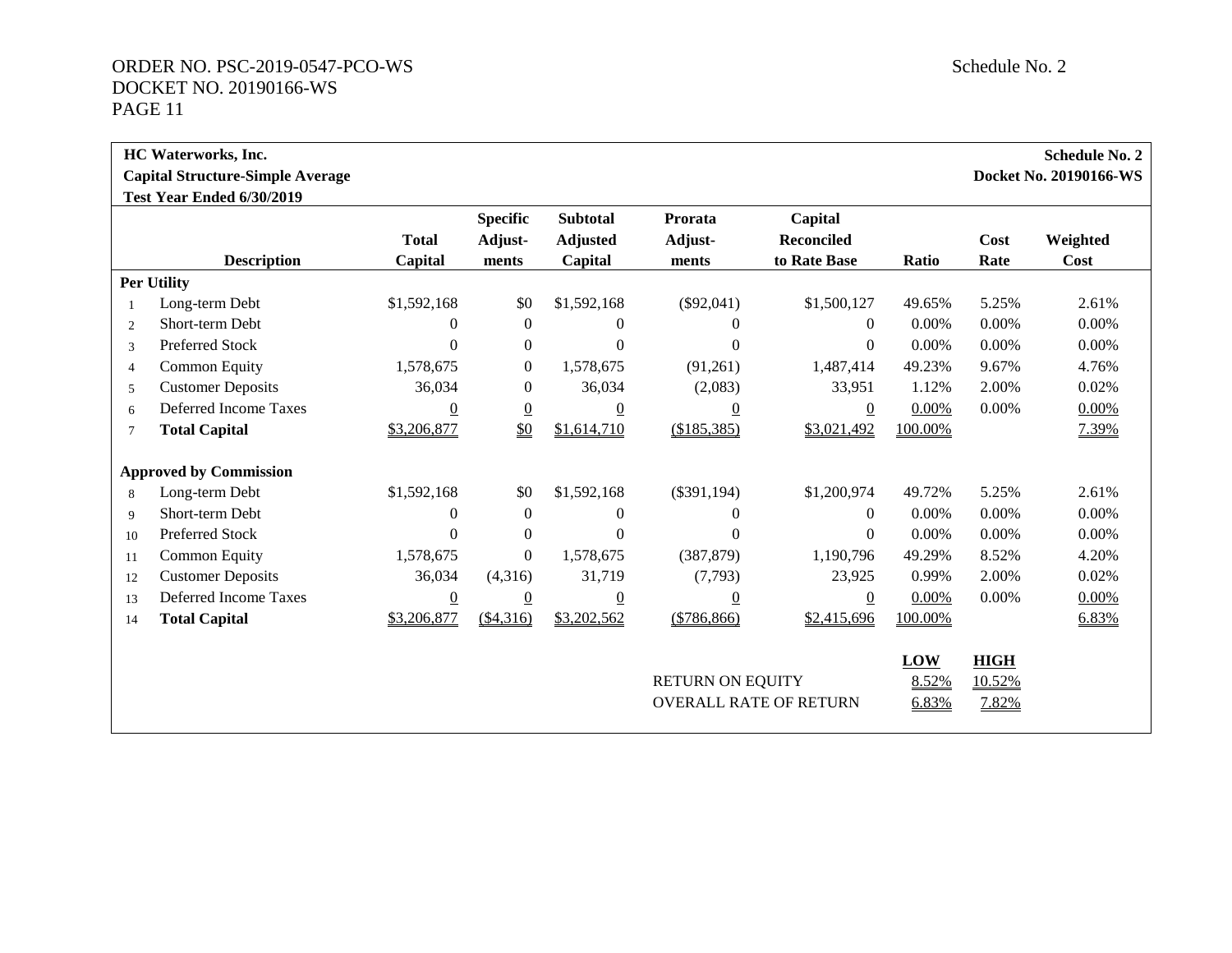| <b>HC Waterworks, Inc.</b>           | Schedule No. 3-A       |
|--------------------------------------|------------------------|
| <b>Statement of Water Operations</b> | Docket No. 20190166-WS |
| Test Year Ended 6/30/2019            |                        |
|                                      |                        |

|        | <b>Description</b>             | <b>Test Year</b><br>Per<br><b>Utility</b> | <b>Utility</b><br>Adjust-<br>ments | <b>Adjusted</b><br><b>Test Year</b><br><b>Per Utility</b> | <b>Commission</b><br>Adjust-<br>ments | <b>Commission-</b><br><b>Adjusted</b><br><b>Test Year</b> | <b>Revenue</b><br><b>Increase</b> | <b>Revenue</b><br>Requirement |
|--------|--------------------------------|-------------------------------------------|------------------------------------|-----------------------------------------------------------|---------------------------------------|-----------------------------------------------------------|-----------------------------------|-------------------------------|
| 1      | <b>Operating Revenues:</b>     | \$569,711                                 | \$137,384                          | \$707,095                                                 | (\$137,384)                           | \$569,711                                                 | \$66,364<br>11.65%                | \$636,075                     |
|        | <b>Operating Expenses</b>      |                                           |                                    |                                                           |                                       |                                                           |                                   |                               |
| 2      | Operation & Maintenance        | 386,388                                   | \$0                                | 386,388                                                   | (14, 024)                             | 372,364                                                   |                                   | 372,364                       |
|        |                                |                                           |                                    |                                                           |                                       |                                                           |                                   |                               |
| 3      | Depreciation                   | 134,552                                   | $\boldsymbol{0}$                   | 134,552                                                   | (17,318)                              | 117,234                                                   |                                   | 117,234                       |
|        |                                |                                           |                                    |                                                           |                                       |                                                           |                                   |                               |
| 4      | Amortization                   | (74, 935)                                 | $\boldsymbol{0}$                   | (74, 935)                                                 | $\overline{0}$                        | (74, 935)                                                 |                                   | (74, 935)                     |
|        |                                |                                           |                                    |                                                           |                                       |                                                           |                                   |                               |
|        | Taxes Other Than Income        |                                           |                                    |                                                           |                                       |                                                           | 2,986                             | 56,427                        |
| 5      |                                | 64,369                                    | 6,182                              | 70,551                                                    | (17, 111)                             | 53,440                                                    |                                   |                               |
| 6      | <b>Income Taxes</b>            | $\underline{0}$                           | $\overline{0}$                     | $\underline{0}$                                           | $\underline{0}$                       | $\overline{0}$                                            | $\overline{0}$                    | $\overline{0}$                |
|        |                                |                                           |                                    |                                                           |                                       |                                                           |                                   |                               |
| $\tau$ | <b>Total Operating Expense</b> | 510,374                                   |                                    | 516,556                                                   | (48, 453)                             | 468,103                                                   |                                   | 471,090                       |
|        |                                |                                           | 6,182                              |                                                           |                                       |                                                           | 2,986                             |                               |
|        |                                |                                           |                                    |                                                           |                                       |                                                           |                                   |                               |
| 8      | <b>Operating Income</b>        | \$59,337                                  | \$131,202                          | \$190,539                                                 | (\$88,931)                            | \$101,608                                                 | \$63,378                          | \$164,985                     |
|        |                                |                                           |                                    |                                                           |                                       |                                                           |                                   |                               |
| 9      | <b>Rate Base</b>               | \$2,587,211                               |                                    | \$2,587,211                                               |                                       | \$2,415,696                                               |                                   | \$2,415,696                   |
|        |                                |                                           |                                    |                                                           |                                       |                                                           |                                   |                               |
| 10     | <b>Rate of Return</b>          | 2.29%                                     |                                    | 7.36%                                                     |                                       | 4.21%                                                     |                                   | 6.83%                         |
|        |                                |                                           |                                    |                                                           |                                       |                                                           |                                   |                               |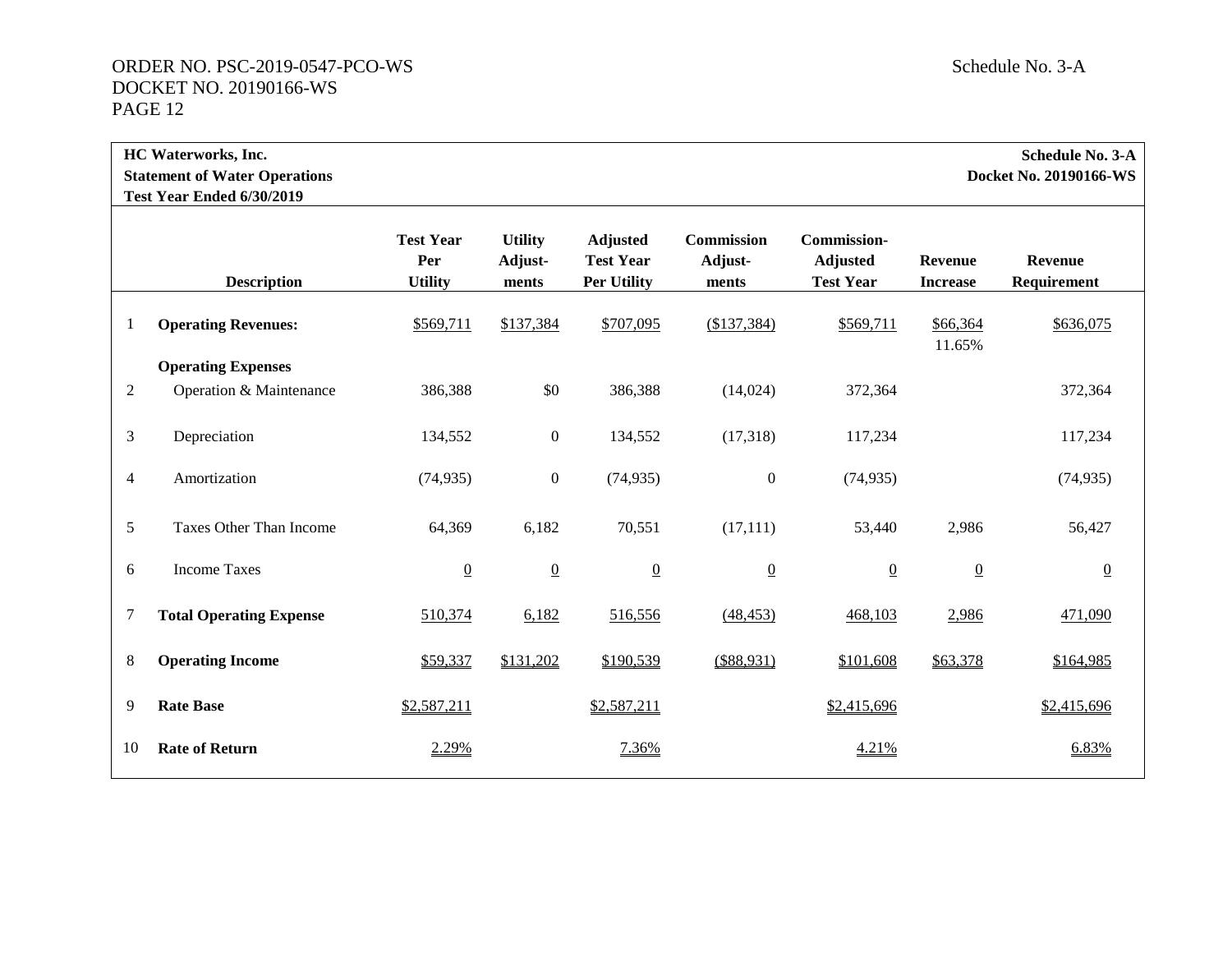|                                                                  | <b>HC Waterworks, Inc.</b>                                     | <b>Schedule 3-B</b>    |
|------------------------------------------------------------------|----------------------------------------------------------------|------------------------|
|                                                                  | <b>Adjustment to Operating Income</b>                          | Docket No. 20190166-WS |
|                                                                  | Test Year Ended 6/30/2019                                      |                        |
|                                                                  | <b>Explanation</b>                                             | Water                  |
|                                                                  | <b>Operating Revenues</b>                                      |                        |
|                                                                  | Remove requested interim revenue increase.                     | (\$137,384)            |
|                                                                  | <b>Operation and Maintenance Expense</b>                       |                        |
| $\mathbf{1}$                                                     | To remove pro-forma chemical expense.                          | (\$3,473)              |
| $\overline{2}$                                                   | To remove pro-forma purchased power expense.                   | (7,262)                |
| $\mathfrak{Z}$                                                   | To remove amortized rate case expense from current docket.     | (1,486)                |
| $\overline{4}$                                                   | Reduction to chemical and purchased power for EUW.             | (1,803)                |
|                                                                  | Total                                                          | (\$14,024)             |
|                                                                  | Depreciation Expense - Net                                     |                        |
| $\mathbf{1}$                                                     | To reflect accumulated depreciation adjustment from last case. | (\$1,389)              |
| $\mathfrak{2}% _{T}=\mathfrak{2}_{T}\!\left( T_{T_{1}}\right) ,$ | To remove pro-forma depreciation expense.                      | (11, 449)              |
| 3                                                                | To remove net depreciation on non-U&U adjustment above.        | (4,480)                |
|                                                                  | Total                                                          | (\$17,318)             |
|                                                                  | <b>Taxes Other Than Income</b>                                 |                        |
| 1                                                                | RAFs on revenue adjustments above.                             | (\$15,547)             |
| $\mathfrak{2}$                                                   | To remove property taxes on non-U&U adjustment above.          | (1,564)                |
|                                                                  | Total                                                          | (\$17,111)             |
|                                                                  |                                                                |                        |